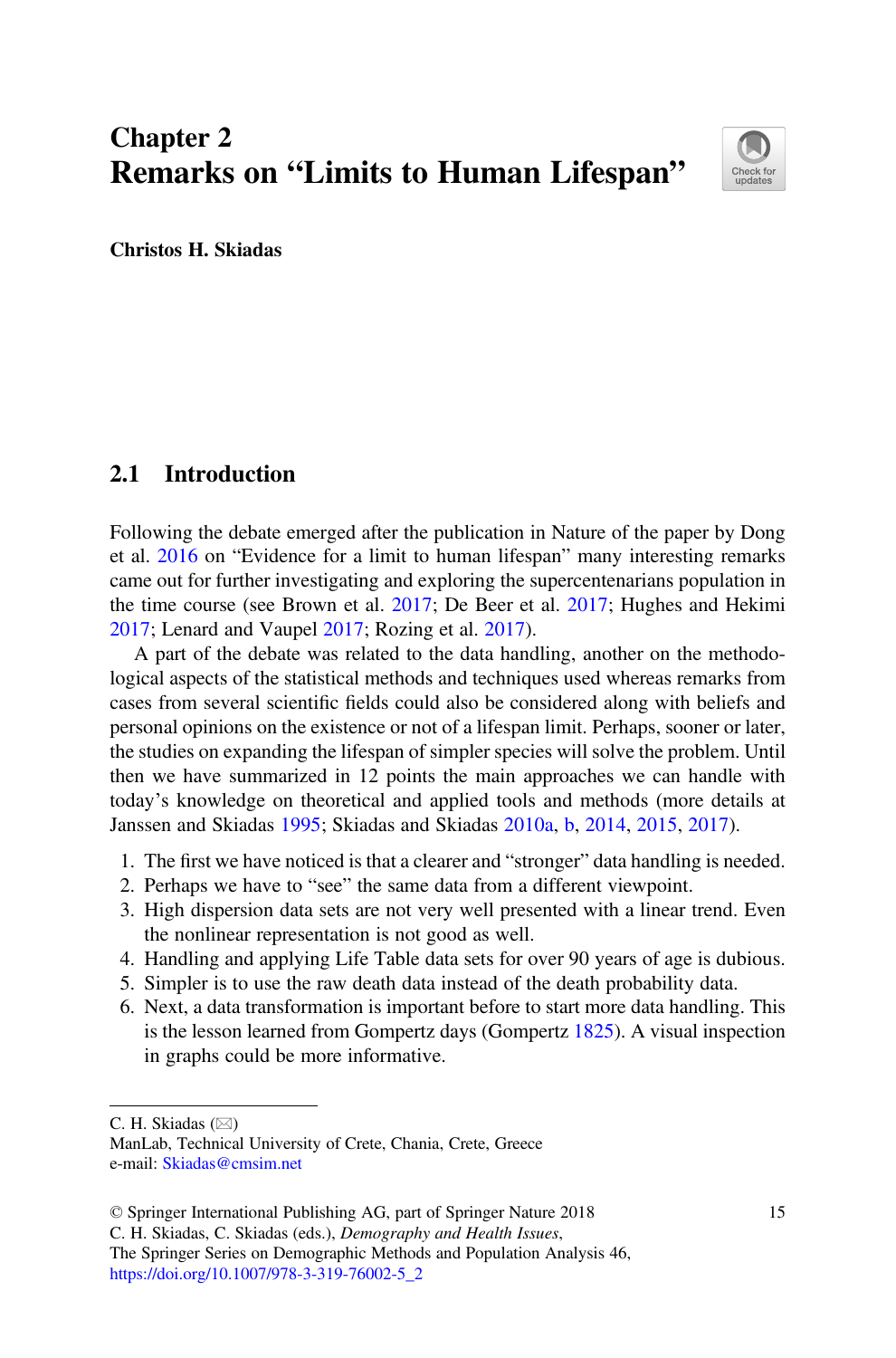- 7. Another important future is to inspect the distribution of deaths and especially the tail at the right hand side (Skiadas and Skiadas [2017](#page-15-1)).
- 8. As the number of death cases in the tail sharply declines according to age the case could be studied with one of the methods proposed under the term: "extreme value distributions".
- 9. By these methods relatively simpler logarithmic expressions replace the formulas for the distribution of deaths and are fitted to the data to the last periods of the life span.
- 10. These distribution methods include a first and frequently a second logarithm of the logarithm, when the decline in the tail is very sharp. Thus by starting the study by first transforming the data in a logarithmic form the complexity of the logarithmic equation form is reduced.
- 11. Another point is how to handle exceptional cases as that of Jeanne Calment clearly lying at the very edges of Maximum Reported Age at Death (MRAD).
- 12. We search in the majority of cases that belonging to the normal trajectories with a high probability. But how about the cases with very small probability as for Jeanne Calment? In France with a total centenarians population of 38.712 in the period 1990–2014 we need a thousand times larger population to have a MRAD at 122 years of age. Or simpler the probability is only 1/1000 for the appearance of one MRAD at this age.

### 2.2 Data Transformation and Application in United States

The very important point when we handle centenarian and supercentenarian data sets is to bring into light the data from over 100 years of age that is data in the extreme right of the death distribution. These data mainly disappear in the right tail of the death distribution as is presented inside the red circle in the right hand side of Fig. [2.1.](#page-2-0)

The upper part A of Fig. [2.1](#page-2-0) illustrates the distribution of female deaths in USA for the period 1990–1999. The data are provided by the Human Mortality Database (HMD). The main part of particular interest for the centenarian and supercentenarian case is located by a red circle. It includes the data sets from 100 to 110 years of age. However, as the data for 110 years include all the data from 110 years of age and higher, these figures are not used for the applications that follow. Instead the applications and projections done allocate the data form 110 years and higher to appropriate years of age based on the trend followed in the previous years from 100 to 109. The method used needs the transformation in logarithmic scale as presented in the following.

The middle part B of Fig. [2.1](#page-2-0) illustrates the same data presented in the A part but in a logarithmic scale chart. The very important point here is that every level presented by the horizontal lines in the B part of the graph characterizes the number of persons dead at this age with the very important level one for the dead at the higher age level. The clear advantage is the presentation of the critical part included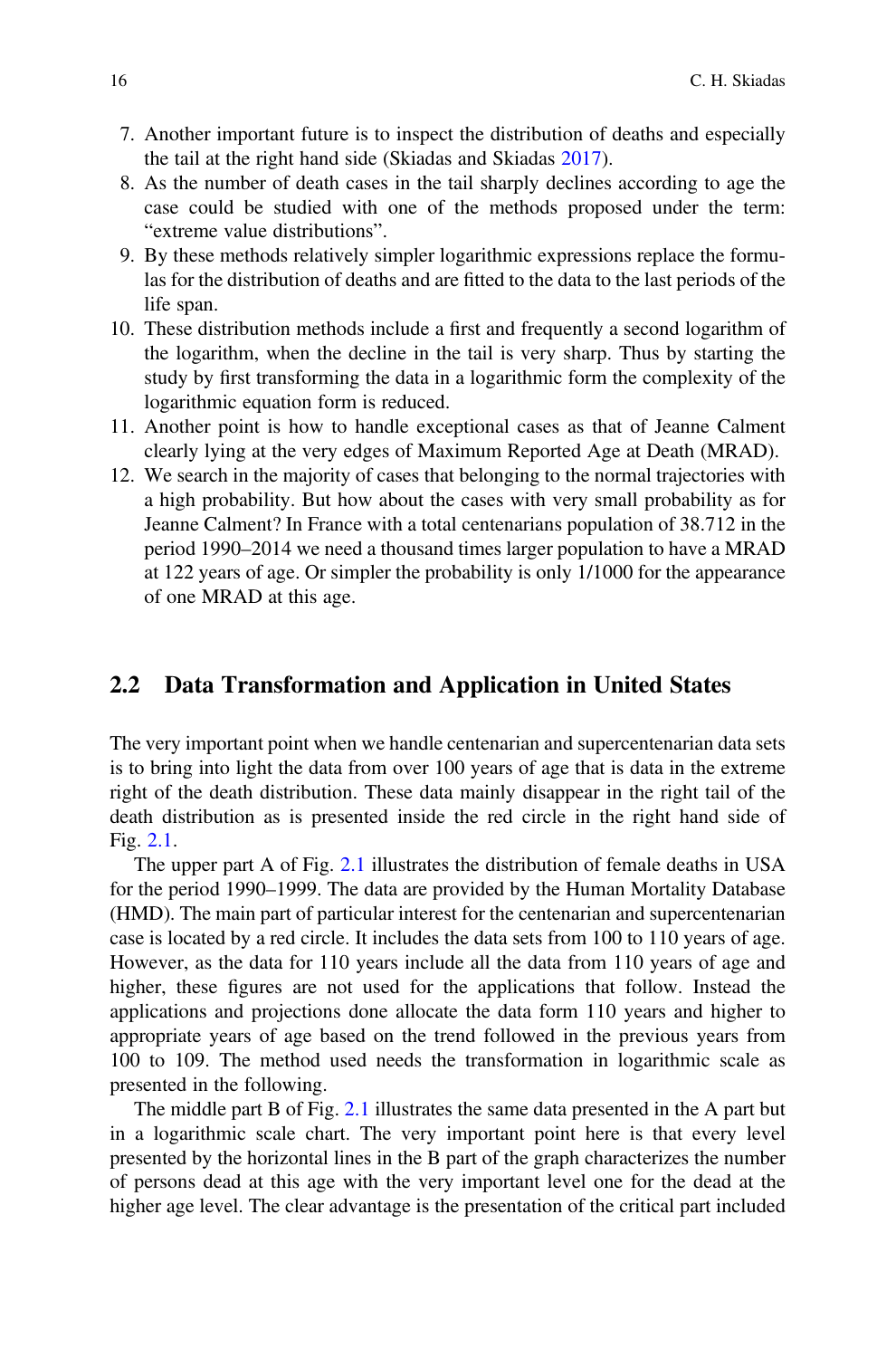<span id="page-2-0"></span>

into the circle of the part A of the figure in a convenient form for fitting a model and make projections until level one where the maximum reported age at death (MRAD) is found. For the case studied here this is at year 118 (P118 point in the graph).

The lower part C of Fig. [2.1](#page-2-0) presents the logarithms of the death data. This is a simpler illustration with the MRAD of 118 years of age found at zero level on the X axis.

Several models could fit to the total curve expressing the number of deaths. However, for the last part to the right of the death curve a simple quadratic model for the logarithm of the number of deaths could be more appropriate. This is in accordance to the extreme value theory presented by Gumbel and others. The final part of the curve to the right, as it is expressed by the logarithm in Fig. [2.1c](#page-2-0), is a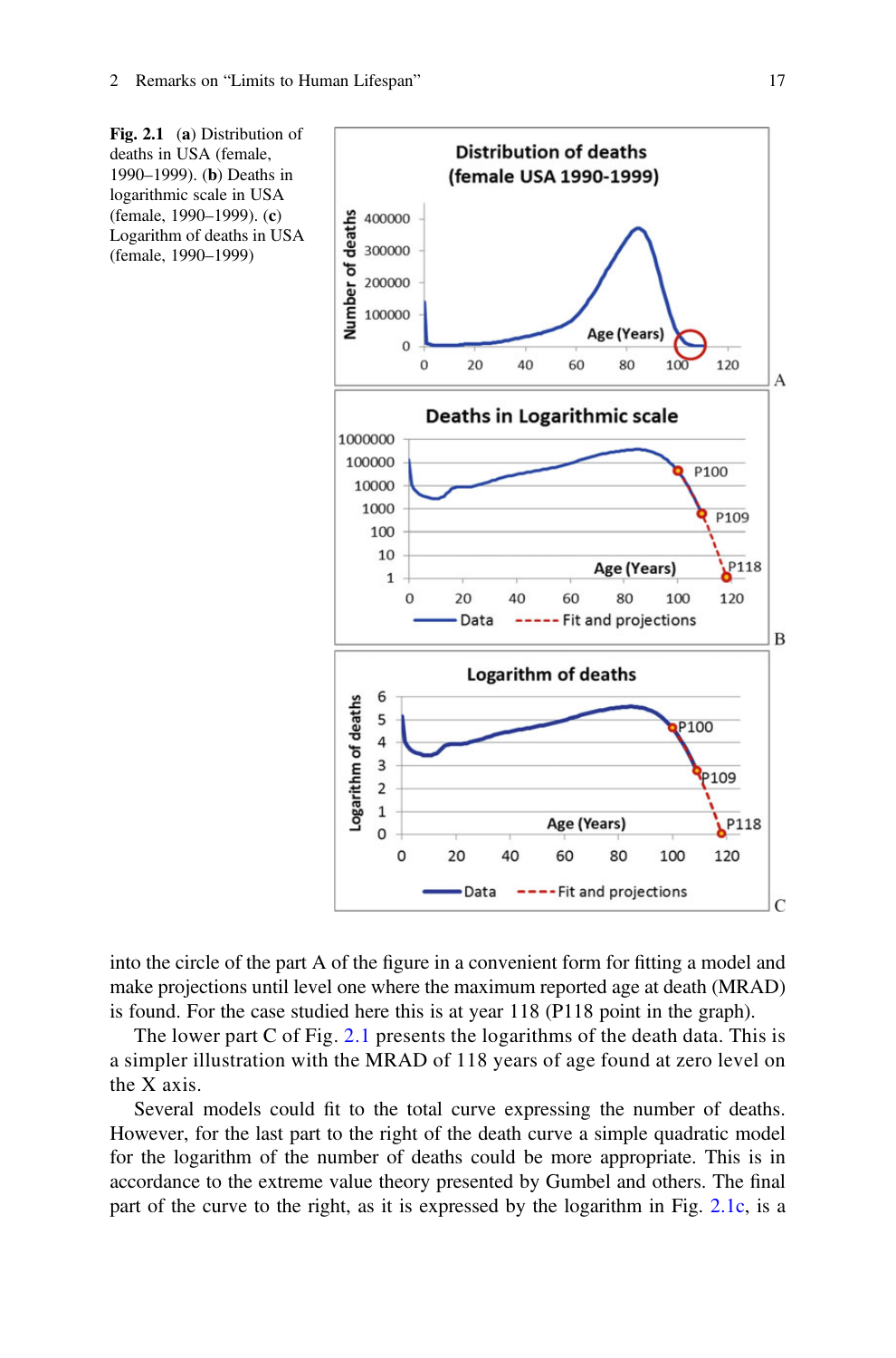<span id="page-3-1"></span>smooth graph with a small curvature that could be modeled by a function of the form (where the quadratic term stands for the curvature).

$$
log(g(x)) = a(x - 100)^{2} + b(x - 100) + c
$$
\n(2.1)

We fit the above model to the 10 data points from 100 to 109 years of age. We estimate the parameters of this model by a nonlinear regression analysis algorithm and make the appropriate projections.

The parameters estimated are:  $a = -0.005348$ ,  $b = -0.15905$ ,  $c = 4.651$ , where, the quadratic parameter  $a$  stands for a negative curvature and the linear parameter b for a negative slope.

The appearance of super centenarians is related to the number of deaths as is illustrated in Table [2.1.](#page-3-0) The middle column includes the projections for the supercentenarians for the period studied (1990–1999). The MRAD is found at 118 years of age. Note that this number should come from the following relation  $0.5 < MRAD < 1.5$ . The 100 years projection is given in the third column of Table [2.1](#page-3-0), by assuming that the death population follows the same pattern as for the period 1990–1999. In this case a MRAD equal to 121 years of age is expected in 2100, whereas a MRAD equal to 116 years of age should be found for 1 year death data selection (see the first column of Table [2.1\)](#page-3-0).

These estimates could be correct for a continuing growth of the number of supercentenarians following the growth of the number of centenarians. However, the case of United States data in last decades do not support this argument as is illustrated in Fig. [2.2.](#page-4-0) Five 10 year periods from 1960 to 2009 are selected from the HMD and fit and projections are done.

It should be noted that by selecting 5 characteristic periods for the death distribution in USA (female), fit to the data from 90 to 109 years of age and doing projections an interesting MRAD point at 117 years is estimated for the 4 cases and one MRAD at 118 years of age, the latter resulting from the 1990–1999 period. The equation applied is analogous to the previous one:

<span id="page-3-0"></span>

| estimated | Table 2.1 Supercentenarians |     | Average of 10 years | 1990-1999 | 2000-2100      |
|-----------|-----------------------------|-----|---------------------|-----------|----------------|
|           |                             | Age | 1 year              | 10 years  | 100 years      |
|           |                             | 110 | 34                  | 335       | 3355           |
|           |                             | 111 | 18                  | 180       | 1796           |
|           |                             | 112 | 9                   | 94        | 938            |
|           |                             | 113 | 5                   | 48        | 478            |
|           |                             | 114 | 2                   | 24        | 238            |
|           |                             | 115 | 1                   | 12        | 115            |
|           |                             | 116 | 1                   | 5         | 55             |
|           |                             | 117 |                     | 3         | 25             |
|           |                             | 118 |                     | 1         | 11             |
|           |                             | 119 |                     |           | 5              |
|           |                             | 120 |                     |           | $\overline{2}$ |
|           |                             | 121 |                     |           | 1              |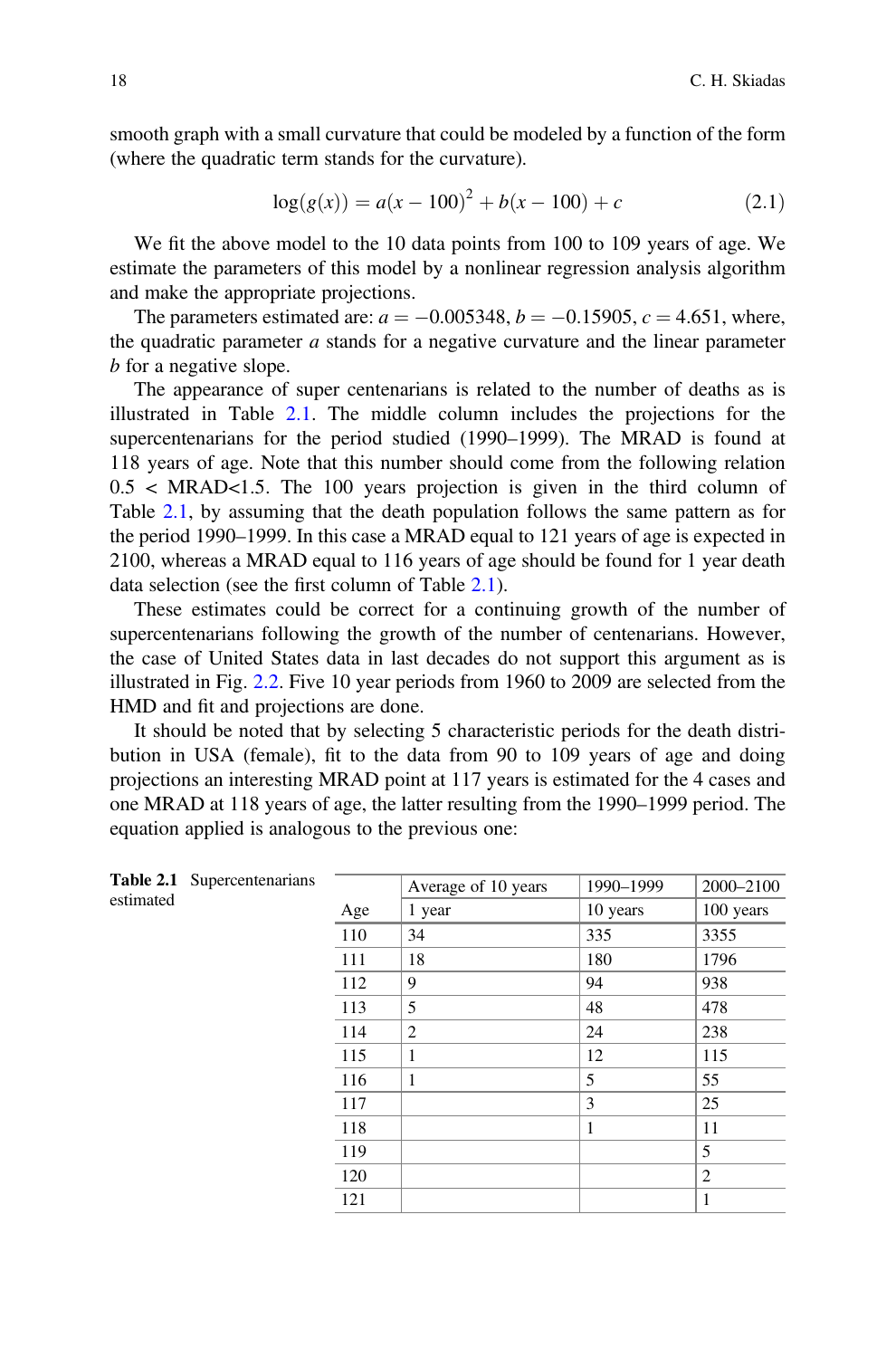#### 2 Remarks on "Limits to Human Lifespan" 19

$$
log(g(x)) = a(x - 90)^{2} + b(x - 90) + c
$$
\n(2.2)

These results for United States females are in favor of the argument for a stagnation of the MRAD development and for the maximum achieved MRAD during 1990–1999 period of time, here found at 118 years of age whereas, a MRAD at 117 years of age for the other periods studied is estimated.

The number of deaths of centenarians is increasing from 1950 and onwards though the growth is slower from 1995 to 2014 as it is expressed in Fig. [2.3](#page-4-1). However, this growth could be compensated by the growing negative shift for the logarithm of deaths during time presented in Figs. [2.2](#page-4-0) and [2.4](#page-5-0). It looks out to be a

<span id="page-4-0"></span>

<span id="page-4-1"></span>Fig. 2.2 Fitting and comparing five deaths periods in USA (female)



Fig. 2.3 Number of deaths of centenarians from 1950 to 2014 (USA, female)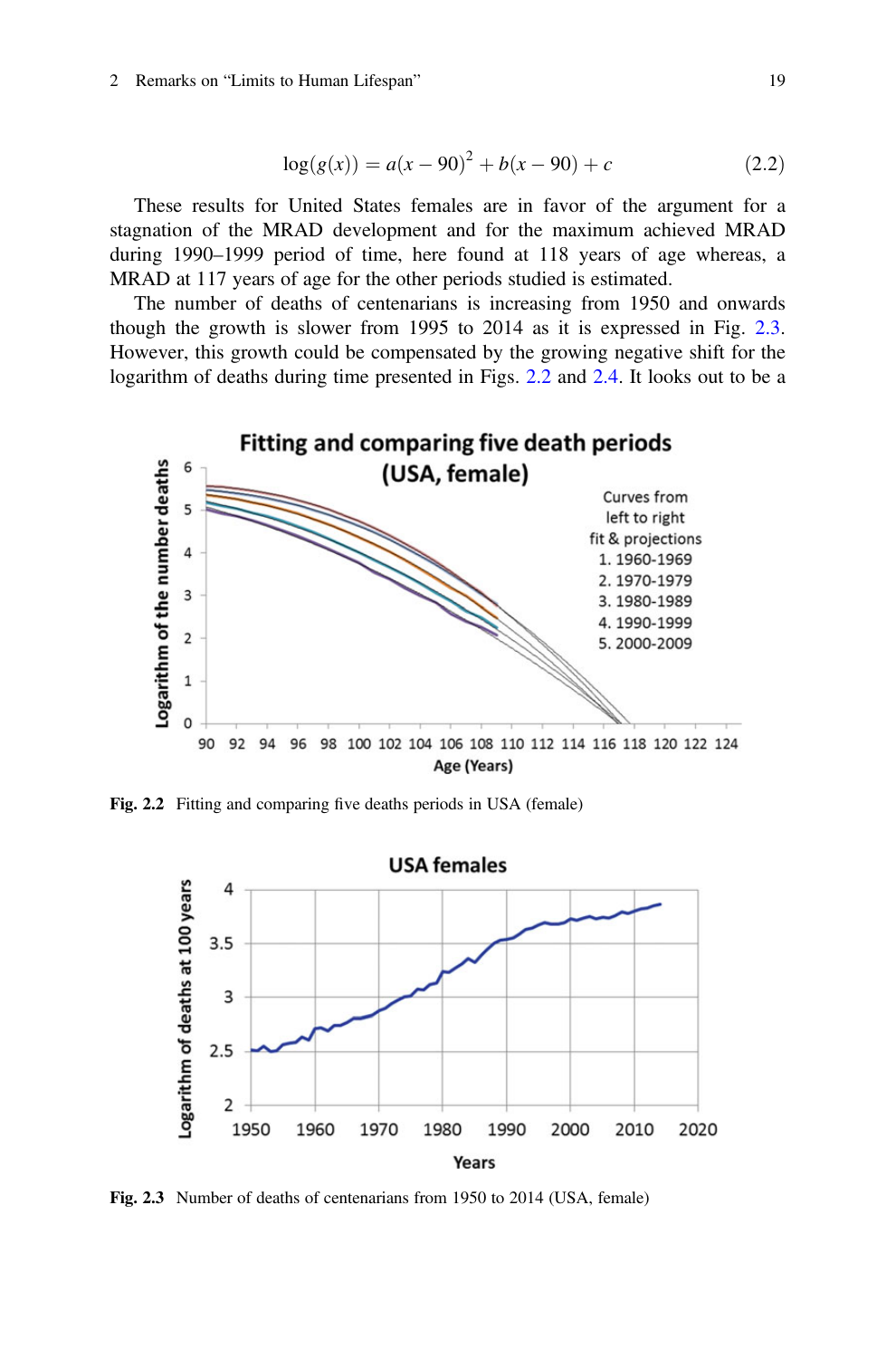<span id="page-5-0"></span>

Fig. 2.4 Negative shift of parameter a

very hard work to define a possible stable behavior for the MRAD during time. This could lead to debates and conflicts looking at the high uncertainty of related projections.

However, the argument for a limit to the human life span should need similar stagnation trends for other countries of the world and especially for the large population countries. As far as centenarian death data are not available from China, India and Brazil, we can check the related data from France, Japan and United Kingdom provided by the HMD. These three countries and USA were the basis of the Dong et al. [2016](#page-14-0) publication in Nature.

#### 2.3 The Case of Japan

The Japan female deaths at 100 year of age steadily increase from 1950 and onwards as is illustrated in Fig. [2.5](#page-6-0) (the number of deaths is expressed in logarithmic scale). This is a good result indicating a possible increase of the number of centenarians and supercentenarians (aged  $100<sub>+</sub>$  years of age) and thus increasing the probability of finding MRAD at higher ages. However, another indicator is needed to apply coming from the MRAD trend over time. As for the USA case presented in Fig. [2.2](#page-4-0), five ten year time periods are selected and the model (2) is fitted to data. The MRAD for each case is found by estimating the year where the projections line crosses the X axis. The estimates for the 5 periods studied are 1970–1979  $(MRAD = 109.8)$ , 1980–1989 (MRAD = 111.3), 1990–1999 (MRAD = 112.4), 2000–2009 (MRAD = 115.3) and 2010–2014 (MRAD = 116.3). See also Fig. [2.6](#page-6-1) where the period 2010–2014 stands for a 5 year period. The linear model  $MRAD = 0.1774*YEAR-240.53$  is fitted to the 5 MRAD data points (see Fig. [2.7](#page-7-0)) with a fairly good  $R^2 = 0.991$ , and projections are done. Accordingly a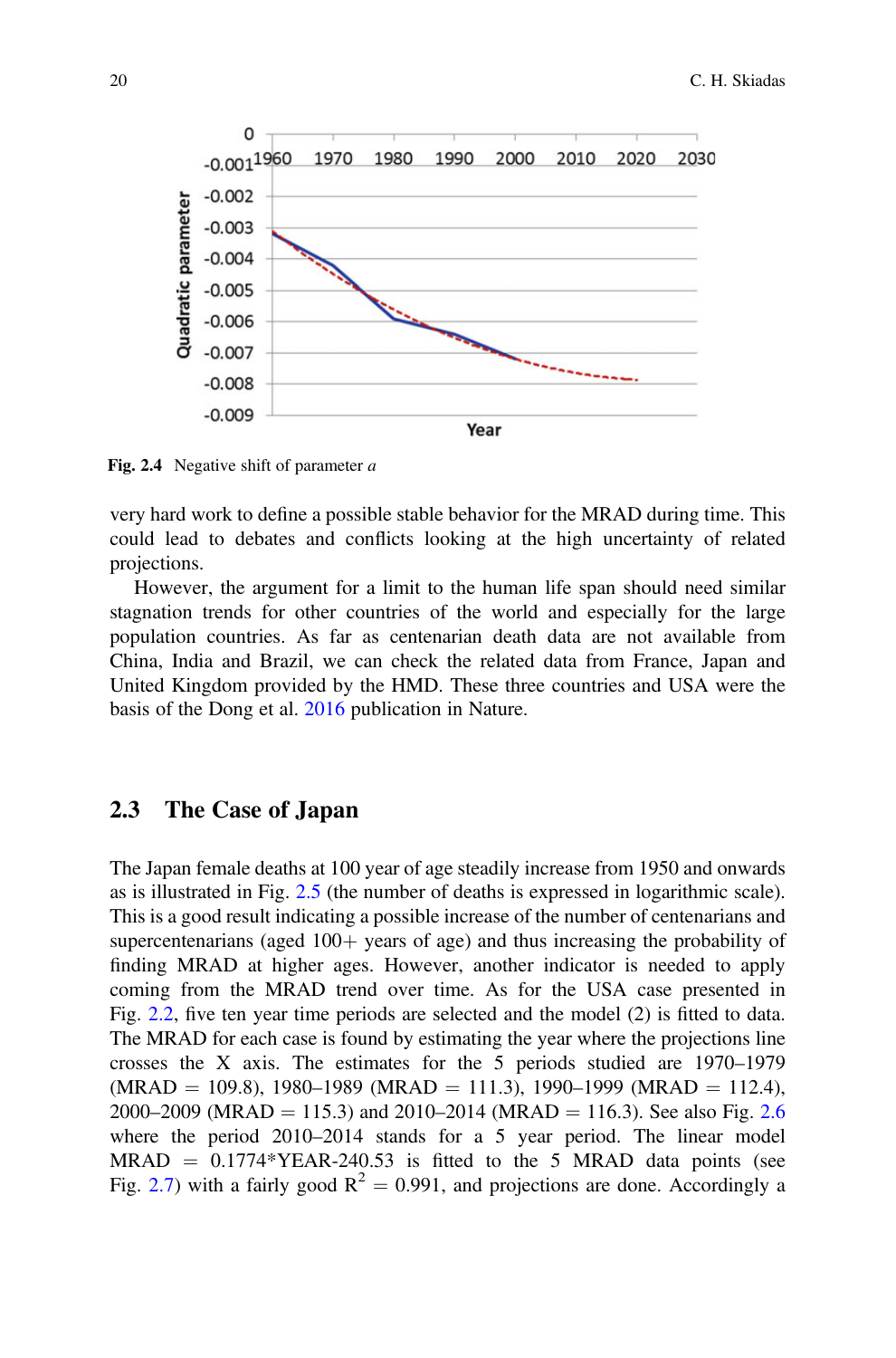<span id="page-6-0"></span>

<span id="page-6-1"></span>Fig. 2.5 Logarithm of Japan female deaths at 100 years of age



Fig. 2.6 Five year periods for the logarithm of deaths in Japan along with IDL and GRG data

MRAD at 118 years of age is expected by 2020, the 122 years of age should be reached by 2045 and a MRAD at 125 years of age is expected by 2060.

Figure [2.6](#page-6-1) illustrates and the female supercentenarians for Japan as are provided by the IDL (1996–2005) and GRG (1998–2014) databases. For both databases (IDL and GRG) the cases collected cover two different time periods, 1996–2005 for the IDL database and a larger for the GRG database. For the latter the time period 1998–2014 was collected for our study. There is a 30 years period, 1966–1996, with only 11 supercentenarian in 205 cases. We have excluded these figures keeping the rest 194 instances from 1998–2014 for the study. This is clear from Fig. [2.8](#page-7-1) that the first period 1966–1996 should be excluded. The IDL data points for the 1996–2005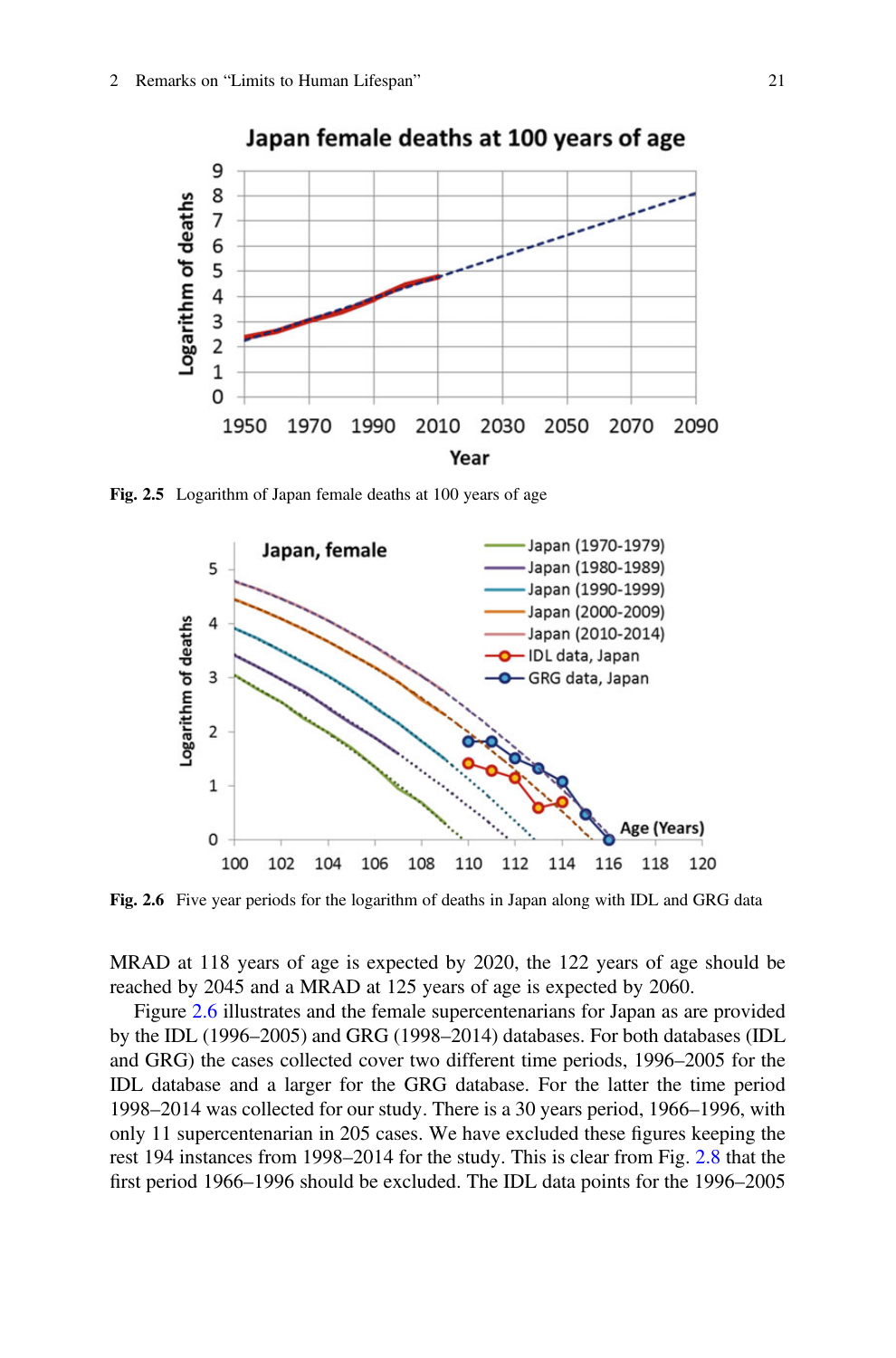<span id="page-7-0"></span>

<span id="page-7-1"></span>Fig. 2.7 Fit and projections for MRAD in Japan ( $R^2 = 0.991$ )



Fig. 2.8 Supercentenarians in Japan (GRG database)

period are located between the trajectories for (1990–1999) and (2000–2009) whereas, the GRG data points are close to the projected lines for the periods (2000–2009) and (2010–2014). Especially for the GRG data providing a MRAD at 116 years of age, the projected line for the period (2010–2014) fits perfectly to the same point for MRAD.

### 2.4 The Case of France

The France case has similarities with Japan application as the trajectories for the 10 year periods studied tend to keep a parallel like movement to the right hand side of the graph thus suggesting a growing process for the MRAD for the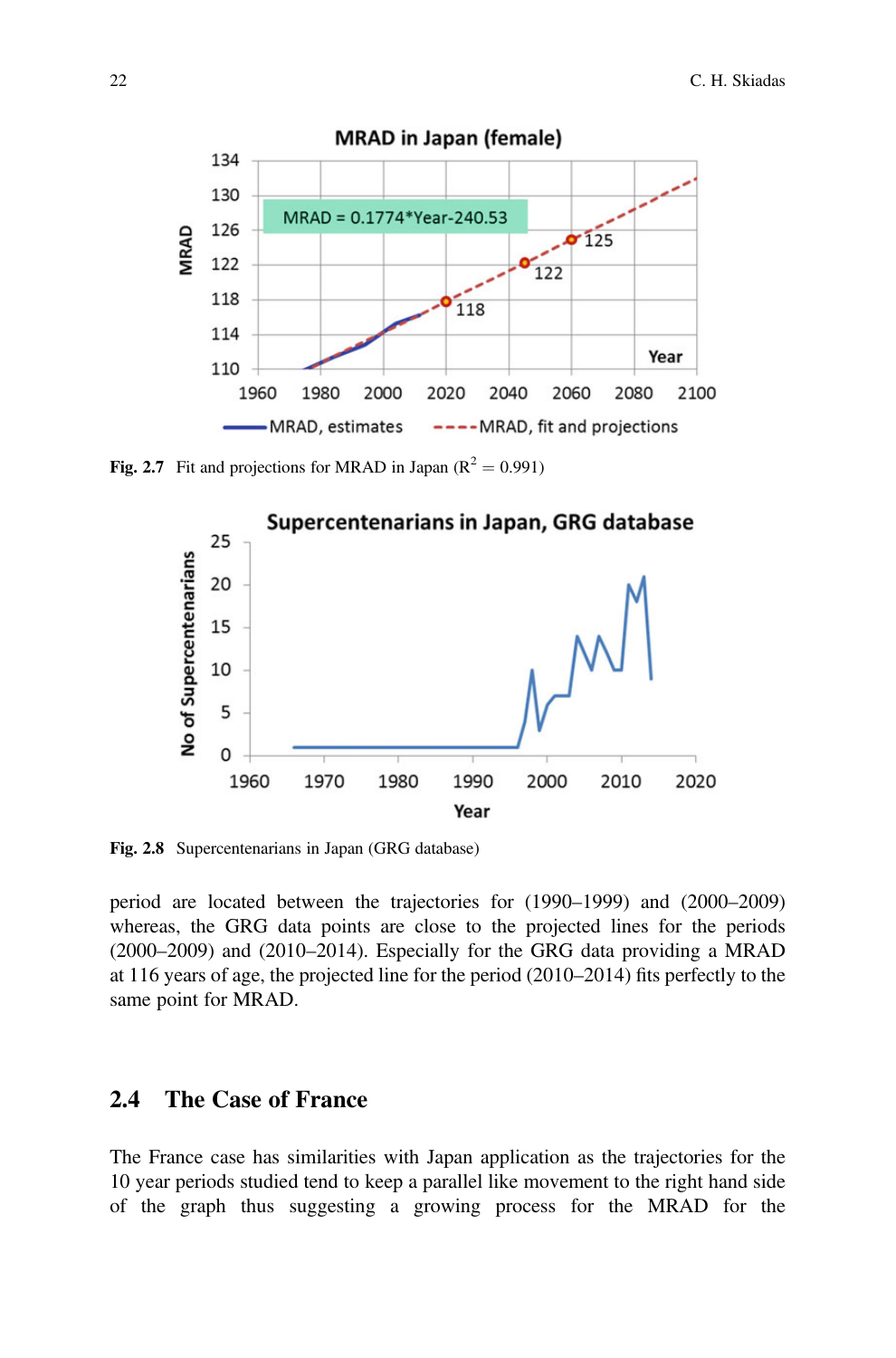<span id="page-8-0"></span>

<span id="page-8-1"></span>Fig. 2.9 France application for various time periods



Fig. 2.10 Logarithm of France female deaths at 100 years of age (fit and predictions)

supercentenarians. The GRG data corresponding to the period 1990–2014 are close to the projections of the death data for this period (Fig. [2.9\)](#page-8-0). That is far away from any short of prediction is the single point for the world record MRAD at 122 years. The trend for the deaths at 100 years of age in France steadily increases from 1950 and onwards in an exponential trend thus providing a linear trend for the logarithm of the number of deaths (see Fig. [2.10\)](#page-8-1). The logarithm for the number of deaths in 2110 is 6, corresponding to 1.000.000 persons and to a MRAD at 119 years of age (see the related Fig. [2.9](#page-8-0)).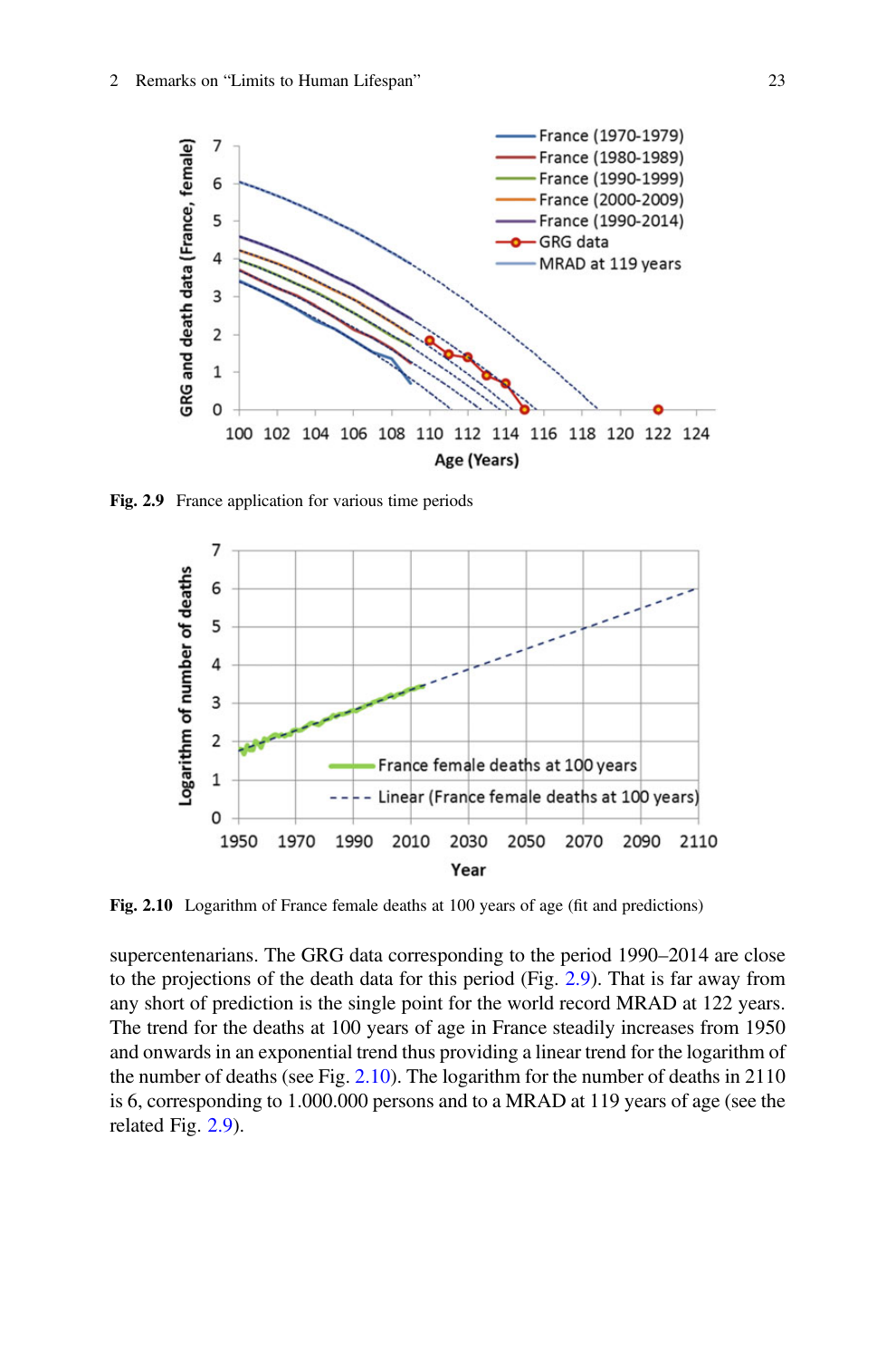<span id="page-9-0"></span>![](_page_9_Figure_1.jpeg)

Fig. 2.11 Centenarian and supercentenarian fit and projections for UK (female)

#### 2.5 The Case of United Kingdom

Similar to France and Japan is the growing process for the supercentenarians in UK presented in Fig. [2.11.](#page-9-0) Five female death periods from 1960 to 2009 of 10 years each are selected from the HMD. Model (1) is fitted to the data from 100 to 109 years of age and projections are done until crossing the X axis and define the MRAD. Very important for estimating the future trends for MRAD are the last two trajectories for the periods (1990–1999) and (2000–2009). In the case of UK both follow a parallel like trend defining an increasing process for MRAD.

#### 2.6 Comparing France, United Kingdom and Japan

That it is demonstrated from these 3 countries (see Fig. [2.12\)](#page-10-0) the number of centenarians is steadily growing while the supercentenarian trend is growing during time as well leading to higher MRAD.

## 2.7 The IDL Application

Supercentenarian female death data from 15 countries are downloaded from the IDL database as for 20 July 2017. Similar data are included in the Human Mortality Database (HMD) in the death tables for the years  $100+$  and presented as a single number for the deaths at 100 years of age and over. Though no further analysis is given in these death tables the information for the number of supercentenarians per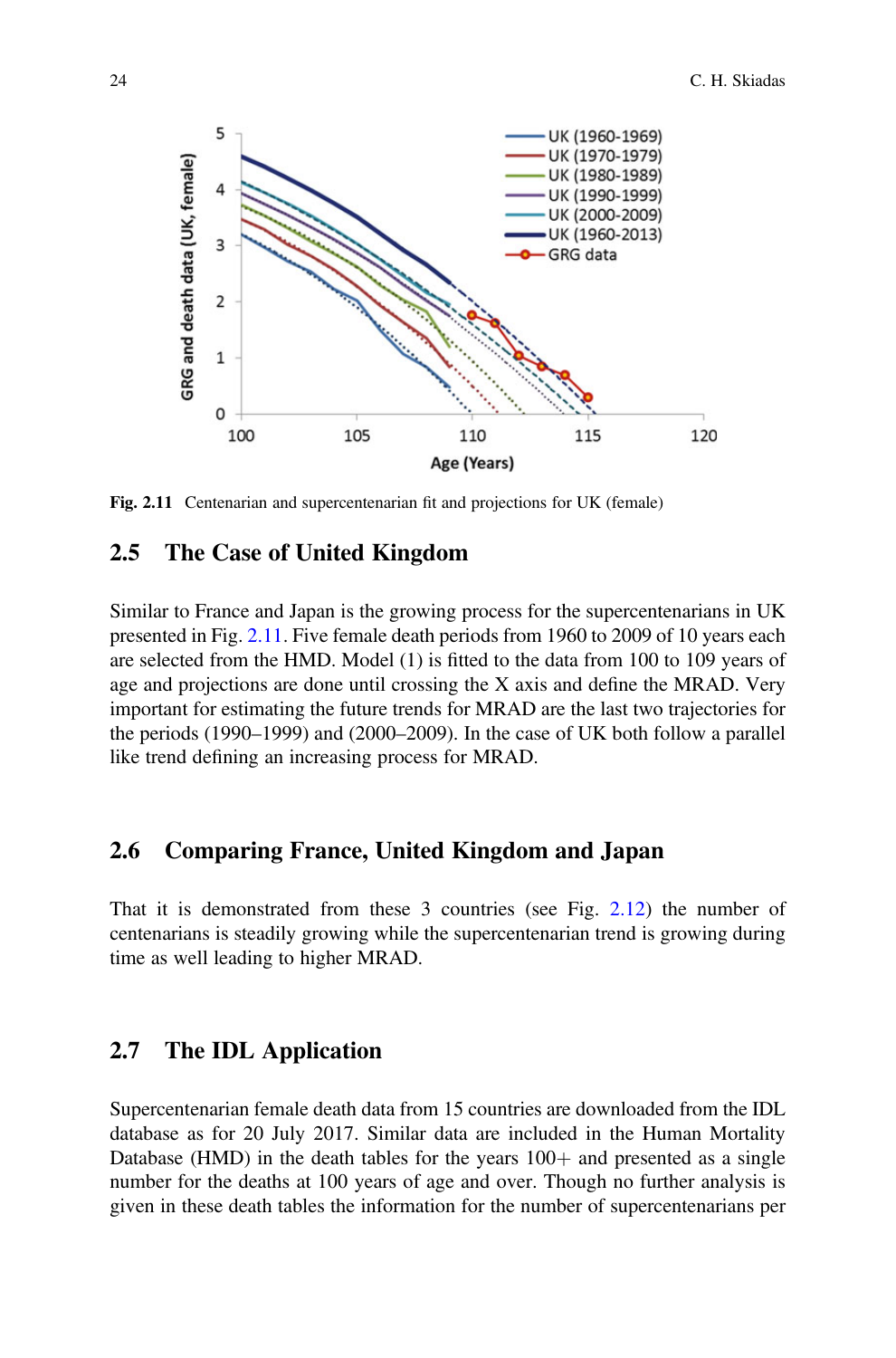<span id="page-10-0"></span>![](_page_10_Figure_1.jpeg)

Fig. 2.12 France, UK and Japan comparisons for MRAD estimates

country at specific time periods (the yearly data are available) is vital for the calculations performed here. These death tables include all the age period from zero age to 109. The last 10 data points from 100 to 109 are used to estimate a trajectory for the future paths (projections) that define the supercentenarian trend per year of age from 110 years and onwards.

IDL and HMD-data include completely different number of data points for the supercentenarians as the IDL database covers the confirmed cases. Thus we have found 598 supercentenarians in the IDL database and 3066 in the HMD-data the latter providing more than five times (5.127) higher estimates. However, the HMD-data supercentenarian data are very important because we can arrange these data in the projection curve arising from the fit of a good model of the logarithmic form of Eq.  $(2.1)$ .

This model fits to the 10 data points from 100 to 109 almost perfectly with a  $R2 = 0.99998$ . The projection presented in the Fig. [2.13](#page-11-0) provides the MRAD at 119 years of age that is exactly the age of the second supercentenarian after Jeanne Calment. The next step is the find a trajectory appropriate for the IDL data in view that these data could follow a parallel like path than that provided from HMD-data for the same time period and for the same 15 countries selected. This is achieved very easily by moving the HMD-data trajectory in a lower position by dividing its element by an appropriate number so that to minimize the sum of squared errors. The new position is illustrated in the figure as HMD-data adapted to IDL. Now the trajectory for IDL provides a MRAD at 117 years of age. The IDL data points are illustrated with red circles and are fairly well adapted to the related trajectory with  $R2 = 0.9906$ . For both cases the outsider, the point at 122 years of age is far away from any estimate. It could be found with a probability 0.01 for the IDL case and 0.04 for the HMD-data case by means that we can find a MRAD for a population 100 times larger for the IDL case and 25 times larger for the HMD-data case. The trajectory adapted to 122 years of age is presented in Fig. [2.13.](#page-11-0) The estimation results are given in the next Table [2.2](#page-11-1). Note that the MRAD will appear for a number 0.5 or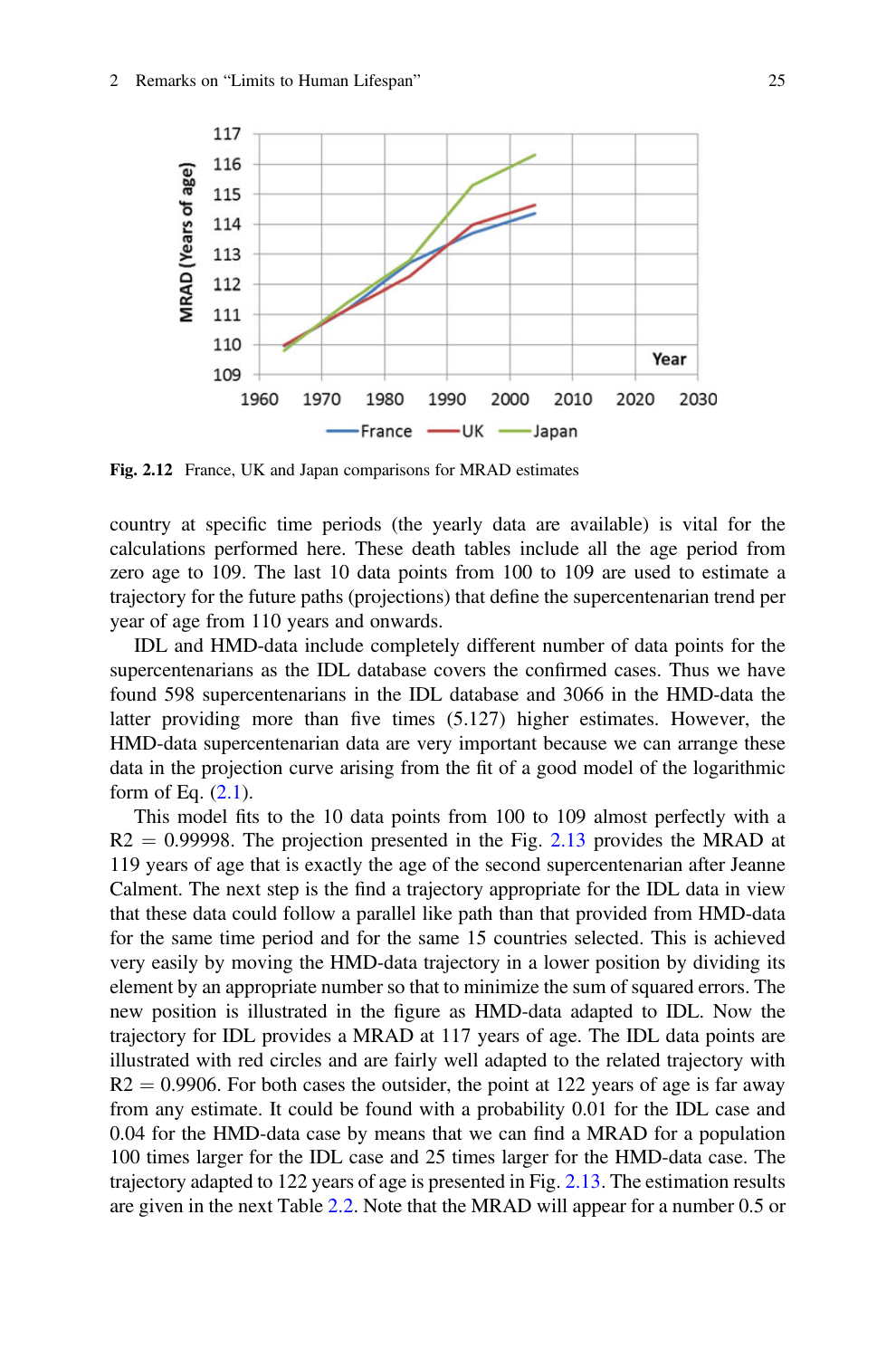<span id="page-11-0"></span>![](_page_11_Figure_1.jpeg)

Fig. 2.13 Fit and projections for supercentenarians (IDL and HMD data bases)

<span id="page-11-1"></span>Table 2.2 Supercentenarians estimated for IDL, HMD and HMD\* databases (HMD\* results from HMD-data adapted to a MRAD at 122 years of age)

| Age   | IDL  | <b>HMD</b>     | $HMD*$       |
|-------|------|----------------|--------------|
| 110   | 308  | 1208           | 30,195       |
| 111   | 153  | 601            | 15,021       |
| 112   | 74   | 290            | 7257         |
| 113   | 35   | 136            | 3404         |
| 114   | 16   | 62             | 1551         |
| 115   | 7    | 27             | 686          |
| 116   | 3    | 12             | 295          |
| 117   | 1    | 5              | 123          |
| 118   | 0.51 | $\overline{c}$ | 50           |
| 119   | 0.20 | 1              | 20           |
| 120   | 0.08 | 0.30           | 7            |
| 121   | 0.03 | 0.11           | 3            |
| 122   | 0.01 | 0.04           | $\mathbf{1}$ |
| Total | 598  | 2345           | 58,613       |

higher by means that the logarithm should be approximately less than  $-0.3$  thus shortening the population needed for at least one MRAD. For the case of 122 years of age the population needed is the half of that estimated to have exactly one in the estimates.

The related death female data for the periods selected are downloaded from the Human Mortality Database (HMD) and summarized as to form one unique database termed here as HMD-data. The periods for collecting the data per country are found from the explanatory details in the IDL database and are presented in parentheses as follows: Australia (1990–2004), Belgium (1990–2002), Canada (1962–2002), Switzerland (1993–2000), Germany (1994–2005), Denmark (1996–2000), Spain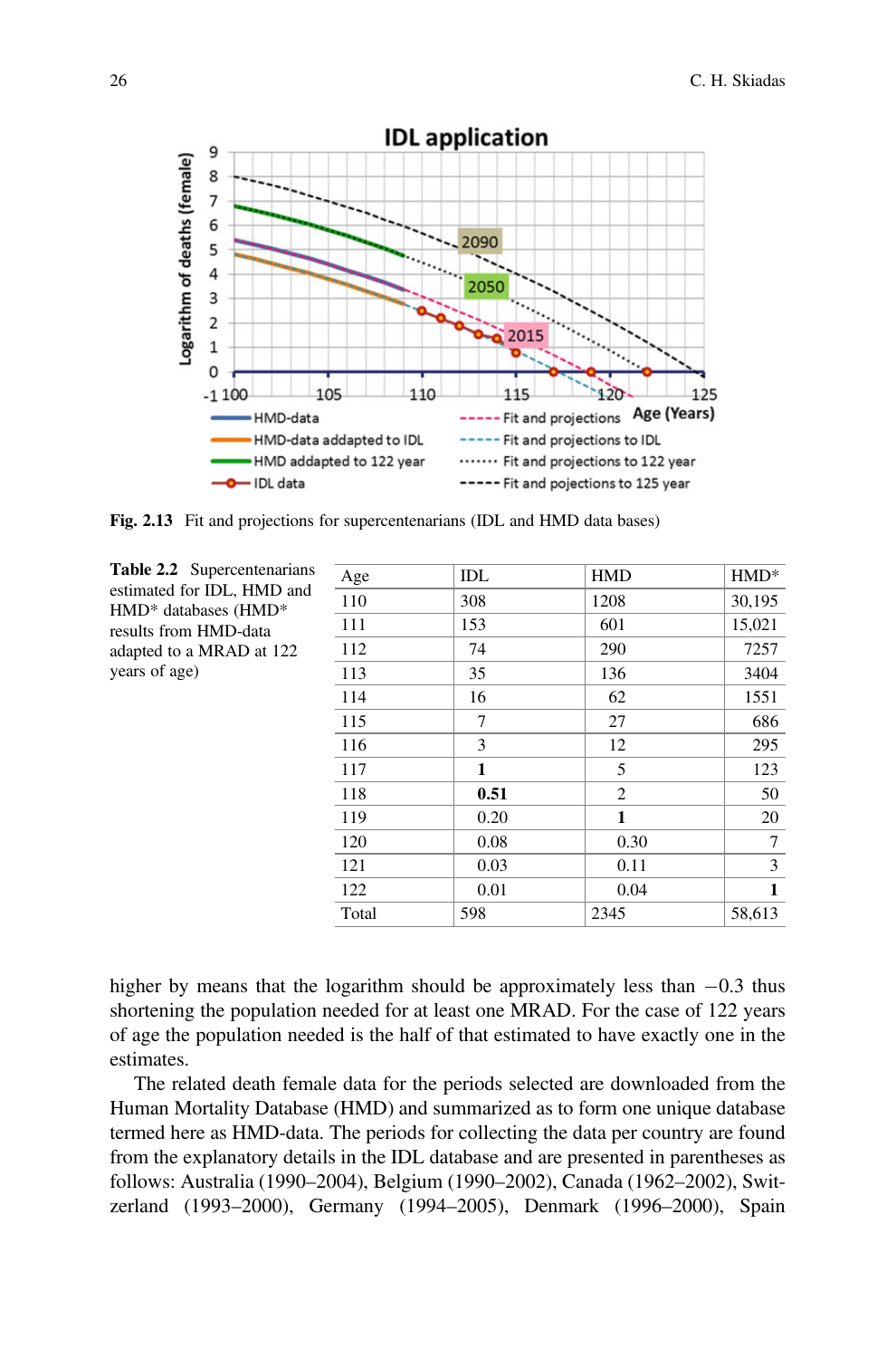<span id="page-12-0"></span>![](_page_12_Figure_1.jpeg)

<span id="page-12-1"></span>(1989–2007), Finland (1989–2006), France (1987–2003), UK (1968–2006), Italy (1973–2003), Japan (1996–2005), Norway (1989–2004), Sweden (1986–2003) and USA (1980–2003).

Both IDL and GRG databases (see Figs. [2.14](#page-12-0) and [2.15](#page-12-1)) are similar until 2003 and then the GRG database includes data until 2014.

Accordingly we use the IDL dataset for the applications that follow (see Fig. [2.16\)](#page-13-0). The IDL data base provides the super-centenarian data until 2003.

The IDL group of countries without USA includes 13 countries for various periods of time. For the same periods we have downloaded the deaths from the Human Mortality Database and summarized all data to form a unique death distribution presented in Fig. [2.18](#page-13-1) in continuous line. We fit the quadratic model to the data from 100 to 109 years of age and then a projection is done. The estimated MRAD is at 116.4 years of age. Similar are the results by applying the GRG data as well (see the dark circles in Fig. [2.17](#page-13-2)).

The application for USA (female) includes fit to the HMD death data in logarithmic scale, projections and comparisons with the GRG (Fig. [2.18a](#page-13-1)) and IDL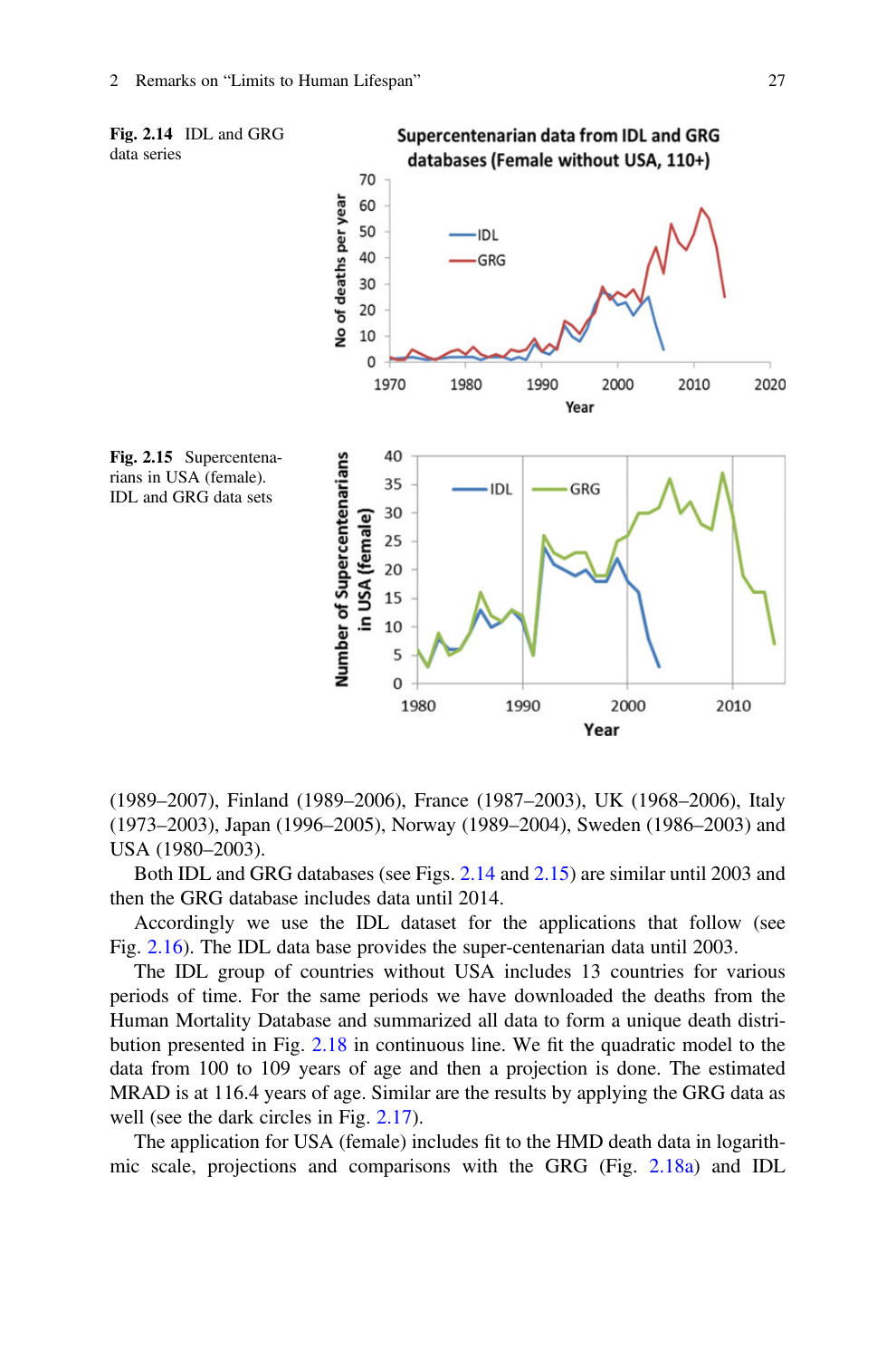<span id="page-13-2"></span><span id="page-13-0"></span>![](_page_13_Figure_1.jpeg)

<span id="page-13-1"></span>Fig. 2.18 HMD data, fit and projections and GRG (a) and IDL (b) data sets for USA (female)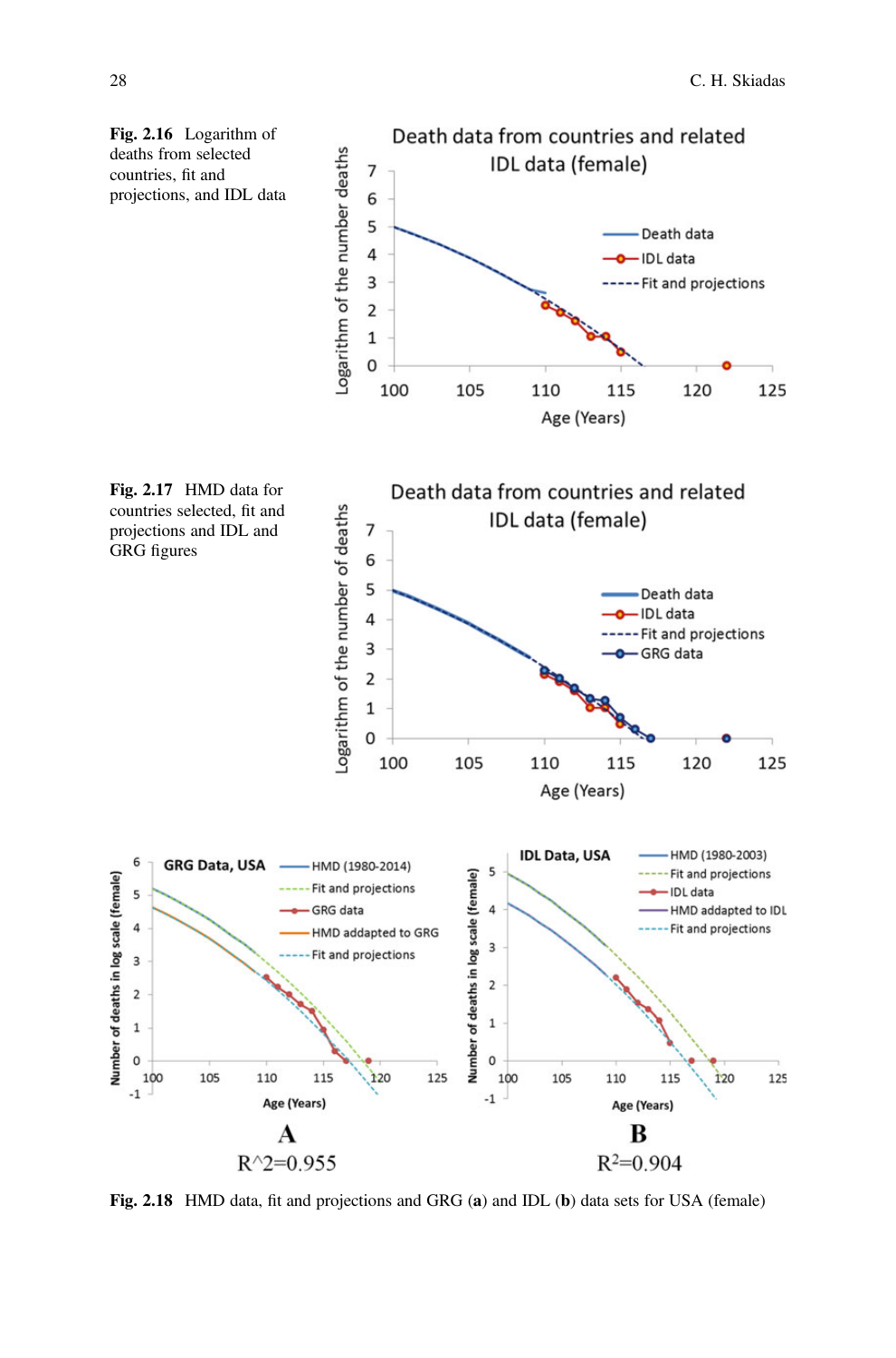(Fig. [2.18b](#page-13-1)) data sets. The adaptation from GRG to HMD data base and IDL to HMD data base and vise-versa provide enough evidence for the use of both data bases in supercentenarian projection studies.

#### 2.8 Summary

So far we have replied to the fundamental question regarding a limit to the human life span by providing methods and tools and make related applications.

While a stagnation appears for USA, the data for France and Japan clearly indicate a continuing growth for the level of supercentenarian trajectories and accordingly for the level of MRAD the latter growing with time.

The expected MRAD is closely related to the number of centenarians. The latter is growing fast in an exponential trend thus ensuring a quite large pull for the expected supercentenarians.

#### <span id="page-14-1"></span>**References**

- <span id="page-14-2"></span>Brown, N. J. L., Albers, C. J., & Ritchie, S. J. (2017). Contesting the evidence for limited human lifespan. Nature, 546. <https://doi.org/10.1038/nature22784>.
- <span id="page-14-0"></span>De Beer, J., Bardoutsos, A., & Janssen, F. (2017). Maximum human lifespan may increase to 125 years. Nature, 546. [https://doi.org/10.1038/nature22792.](https://doi.org/10.1038/nature22792)
- <span id="page-14-10"></span>Dong, X., Milholland, B., & Vijg, J. (2016). Evidence for a limit to human lifespan. Nature, 538, 257–259. ISSN: 1476-4687. <https://doi.org/10.1038/nature19793>.
- <span id="page-14-3"></span>Gompertz, B. (1825). On the nature of the function expressive of the law of human mortality, and on the mode of determining the value of life contingencies. Philosophical Transactions of the Royal Society of London A, 115, 513–585.
- <span id="page-14-6"></span>Hughes, B. G., & Hekimi, S. (2017). Many possible maximum lifespan trajectories. Nature, 546. <https://doi.org/10.1038/nature22786>.
- <span id="page-14-4"></span>Janssen, J., & Skiadas, C. H. (1995). Dynamic modelling of life-table data. Applied Stochastic Models and Data Analysis, 11(1), 35–49.
- <span id="page-14-5"></span>Lenart, A., & Vaupel, J. W. (2017). Questionable evidence for a limit to human lifespan. Nature, 546. <https://doi.org/10.1038/nature22790>.
- <span id="page-14-7"></span>Rozing, M. P., Kirkwood, T. B. L., & Westendorp, R. G. J. (2017). Is there evidence for a limit to human lifespan? Nature, 546. <https://doi.org/10.1038/nature22788>.
- <span id="page-14-8"></span>Skiadas, C. H., & Skiadas, C. (2010a). Comparing the Gompertz type models with a first passage time density model. In C. H. Skiadas (Ed.), Advances in data analysis (pp. 203-209). Boston: Springer/Birkhauser.
- <span id="page-14-9"></span>Skiadas, C., & Skiadas, C. H. (2010b). Development, simulation and application of first exit time densities to life table data. Communications in Statistics-Theory and Methods, 39, 444–451.
- Skiadas, C. H., & Skiadas, C. (2014). The first exit time theory applied to life table data: The health state function of a population and other characteristics. Communications in Statistics-Theory and Methods, 43, 1985–1600.